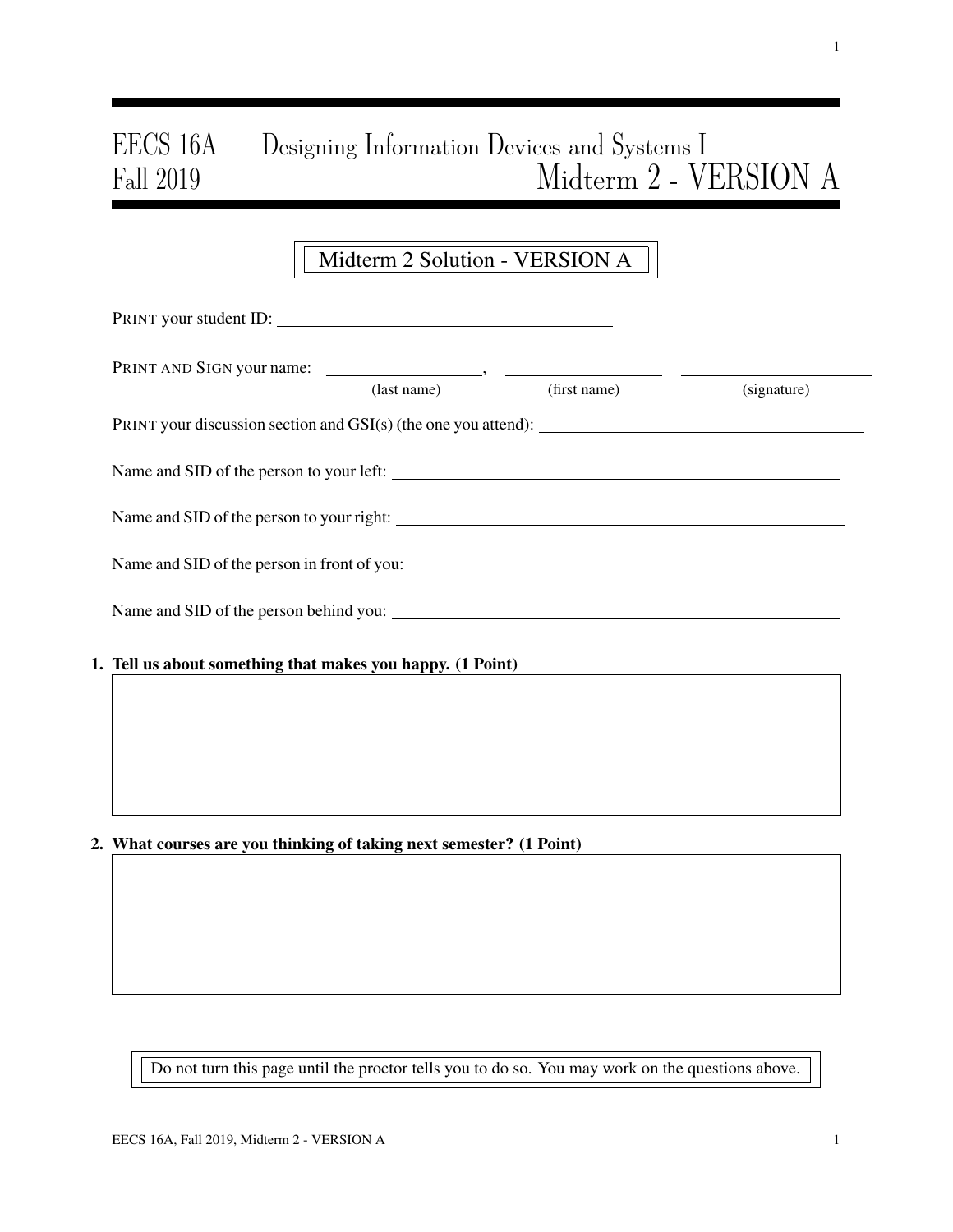#### 3. Power (15 points)

In the circuit shown in Figure 3.1 calculate the total power  $P_d$  delivered by source  $I_1$  to the rest of the circuit.



Figure 3.1: Circuit for power calculation

Use the following component values:  $R_1 = 2\Omega$ ,  $R_2 = 2\Omega$ ,  $V_1 = 5V$ ,  $I_1 = -0.5A$ . Solution: The labeling steps (steps 1-4) of NVA analysis are shown in the circuit diagram below:



A ground node has been chosen, the node with known voltage is marked as  $v_1 = V_1$ , the node with unknown voltage is marked as  $u_1$ . Also, a direction has been picked for the currents flowing through resistors  $R_1$ and  $R_2$ , and the voltage across them is consequently labelled following passive sign convention. We will perform NVA to get the voltage at node  $u_1$ , and hence the power delivered to the circuit by the current source *I*1. Applying KCL at node *u*1:

$$
I_1+I_{R1}=I_{R2}
$$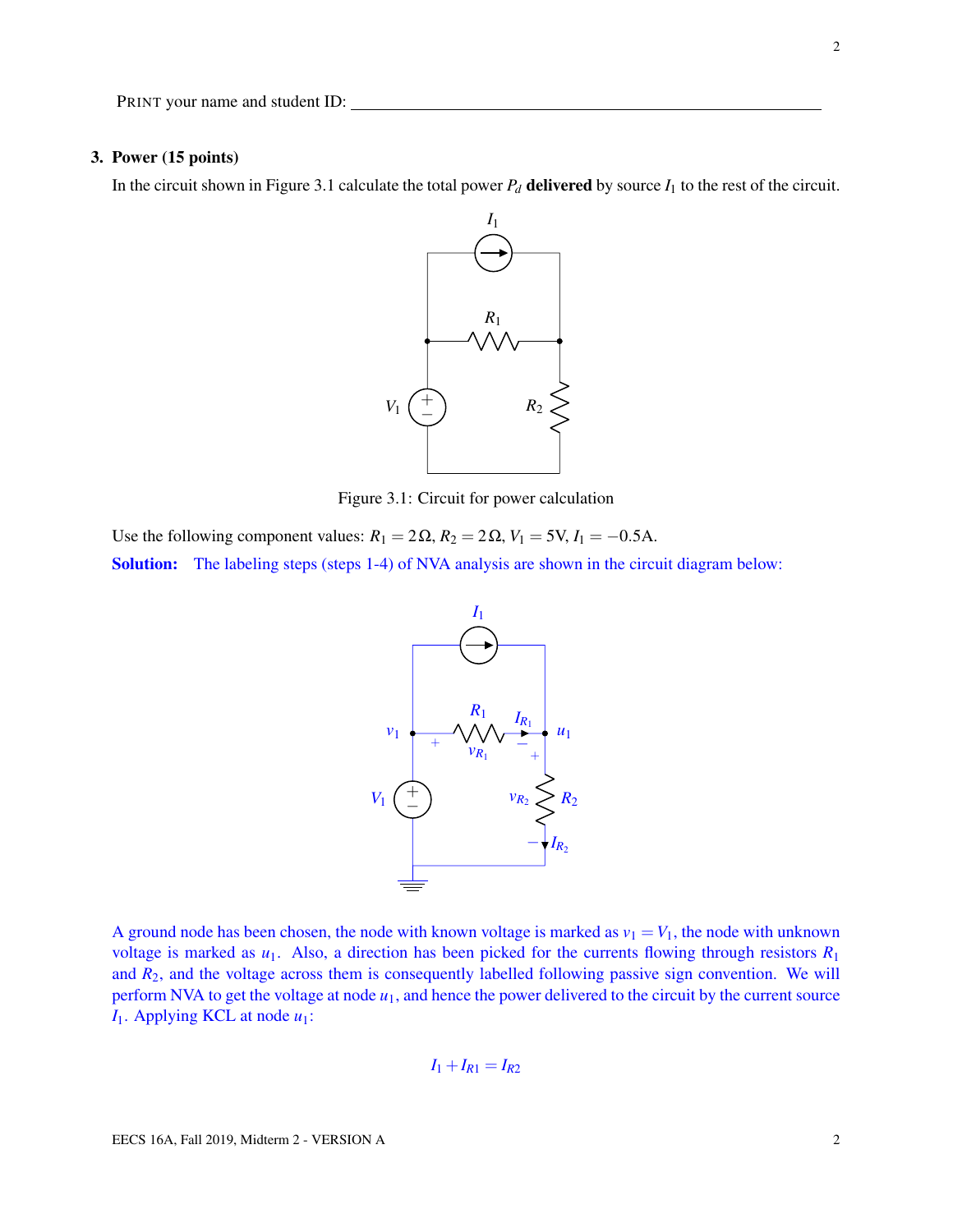Ohm's law for resistors  $R_1$  and  $R_2$  gives:

$$
I_{R1} = \frac{V_{R1}}{R_1} = \frac{v_1 - u_1}{R_1} = \frac{V_1 - u_1}{R_1}
$$

$$
I_{R2} = \frac{V_{R2}}{R_2} = \frac{u_1}{R_2}
$$

Plugging in the last two equations in the first and solving for  $u_1$  we get:

$$
I_1 + \frac{V_1 - u_1}{R_1} = \frac{u_1}{R_2}
$$
  
\n
$$
\Rightarrow I_1 R_1 R_2 + V_1 R_2 - u_1 R_2 = u_1 R_1
$$
  
\n
$$
\Rightarrow u_1 = \frac{(I_1 R_1 + V_1) R_2}{R_1 + R_2} = 2V
$$

So finally the power **dissipated** by  $I_1$  is equal to:

$$
P_{I_1} = I_1 V_{I_1} = I_1 (V_1 - u_1) = -0.5 \text{A} (5 \text{V} - 2 \text{V}) = -1.5 \text{W}
$$

This means that the power delivered to the circuit by  $I_1$  is equal to:  $P_{I_1, del} = 1.5W$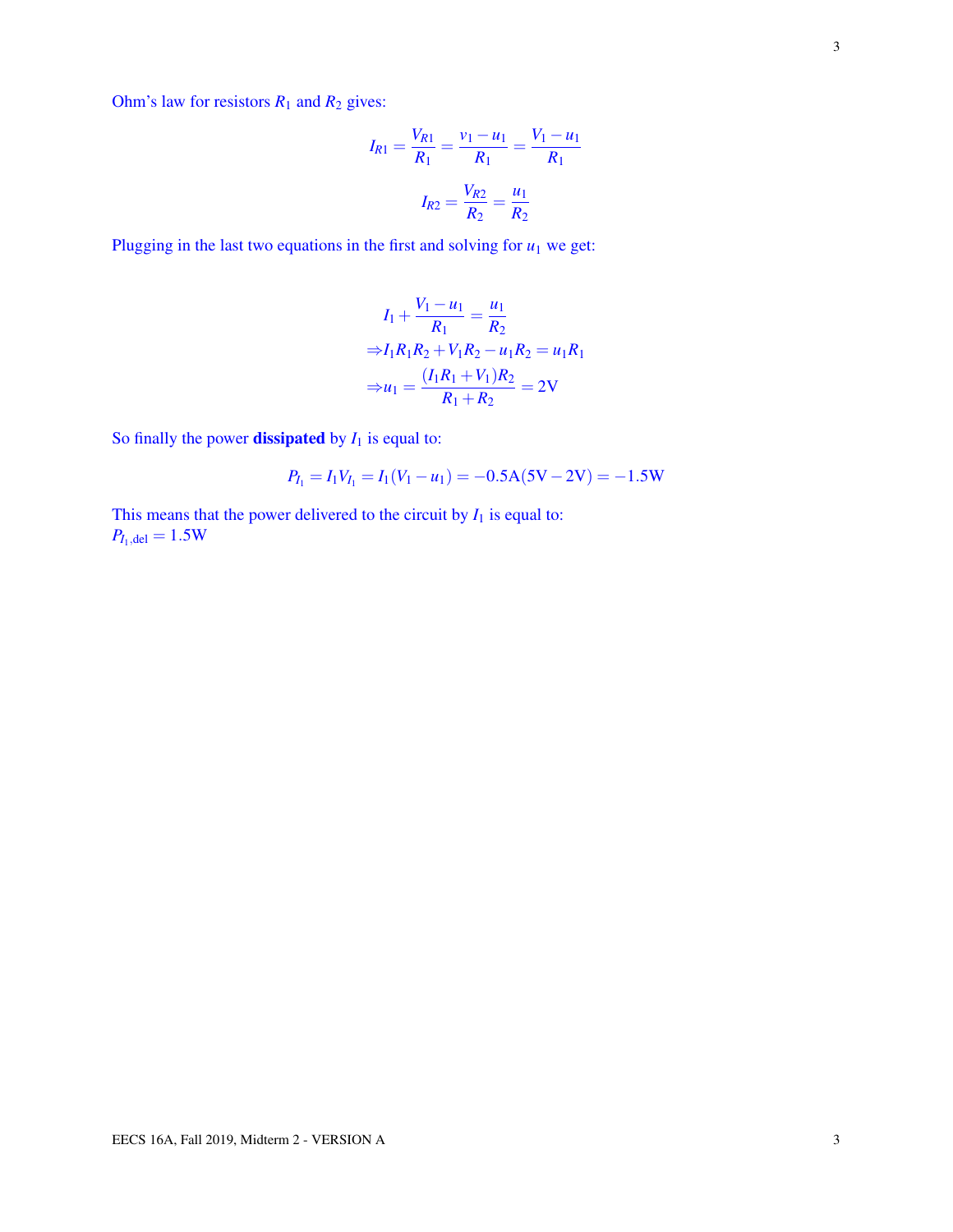#### 4. Equivalent Circuit (15 points)

Your friend has characterized the circuit shown in Figure 4.1(a) in the lab by first connecting a voltmeter (represented in Figure 4.1(b) by the letter V in a circle) to terminals *A*−*B* to measure *Vm*, then disconnecting the voltmeter and connecting an ammeter (current meter, represented in Figure 4.1(b) by the letter A in a circle) to measure *Im*.

Now they ask for your help designing an equivalent circuit model (looking from terminals *A* and *B*) consisting only of a current source *I<sup>s</sup>* and resistor *R<sup>s</sup>* .



Figure 4.1: (a) Circuit tested in the lab, (b) Circuit used to measure  $V_m$  and  $I_m$ 

Use the following values:  $V_m = 6V$ ,  $I_m = 2A$ .

(a) Draw the *I*-*V* characteristic between nodes *A*, *B* of the circuit in Figure 4.1(a).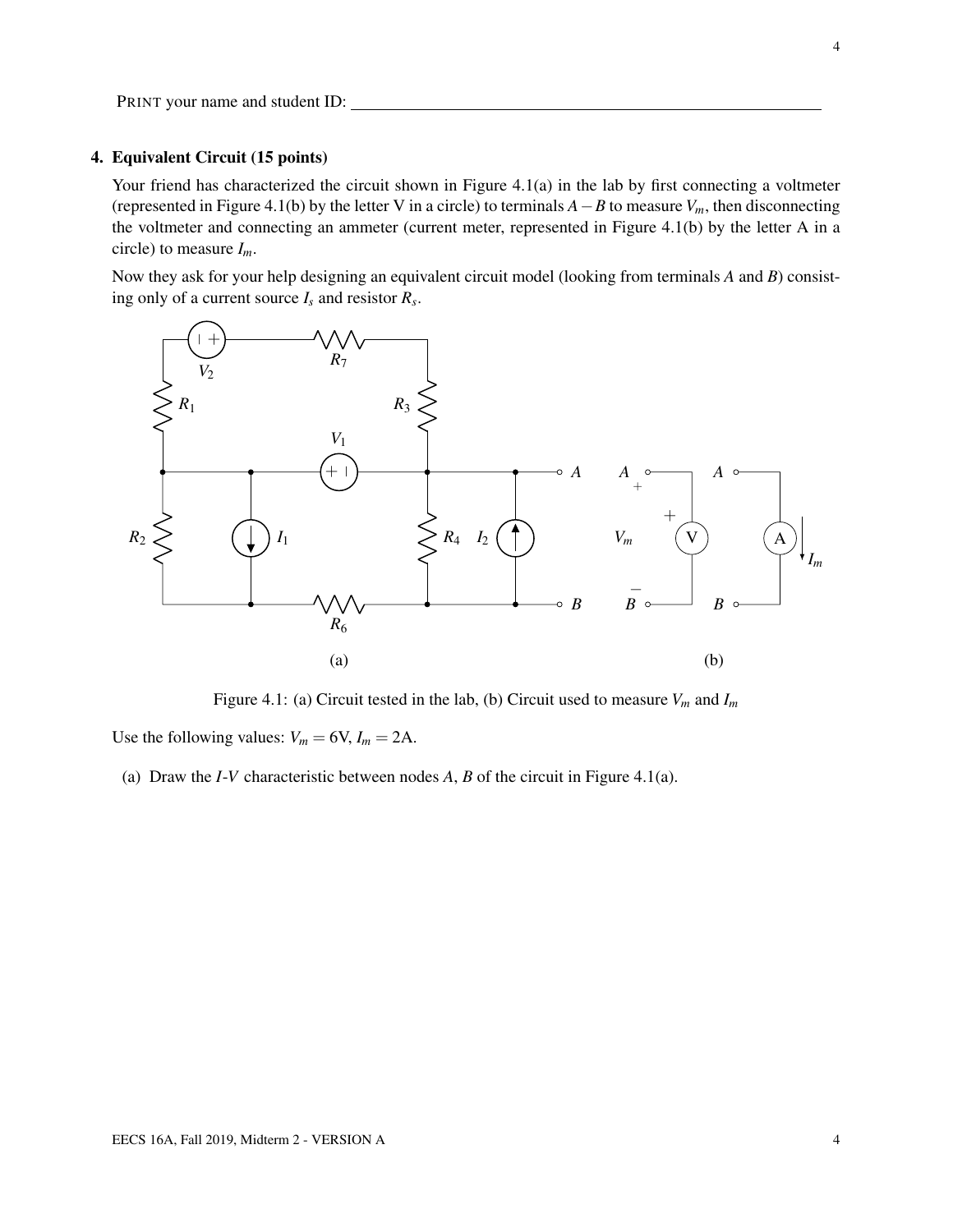#### Solution:



(b) Draw the circuit diagram of the equivalent model as seen from nodes *A*, *B*. Clearly mark nodes *A* and *B*, current *I<sup>s</sup>* (including direction), and resistor *R<sup>s</sup>* .

#### Solution:

The current meter measures the short circuit current whereas the voltmeter measures the open circuit voltage across terminals *A* and *B*. Therefore, using the Norton equivalent model, we can model the circuit of Figure 4.1 (a) as a current source of value  $I_s = I_m$  in parallel with a Thevenin resistance  $R_s = R_{th} = \frac{V_m}{I_m}$  $\frac{V_m}{I_m}$ .



(c) Calculate the numerical values of *I<sup>s</sup>* and *R<sup>s</sup>* . Mark your calculated component values in the circuit diagram drawn in part (b). Clearly mark the direction of the current. **Solution:** We have  $I_s = I_m = 2A$  and  $R_s = R_{th} = 3\Omega$ .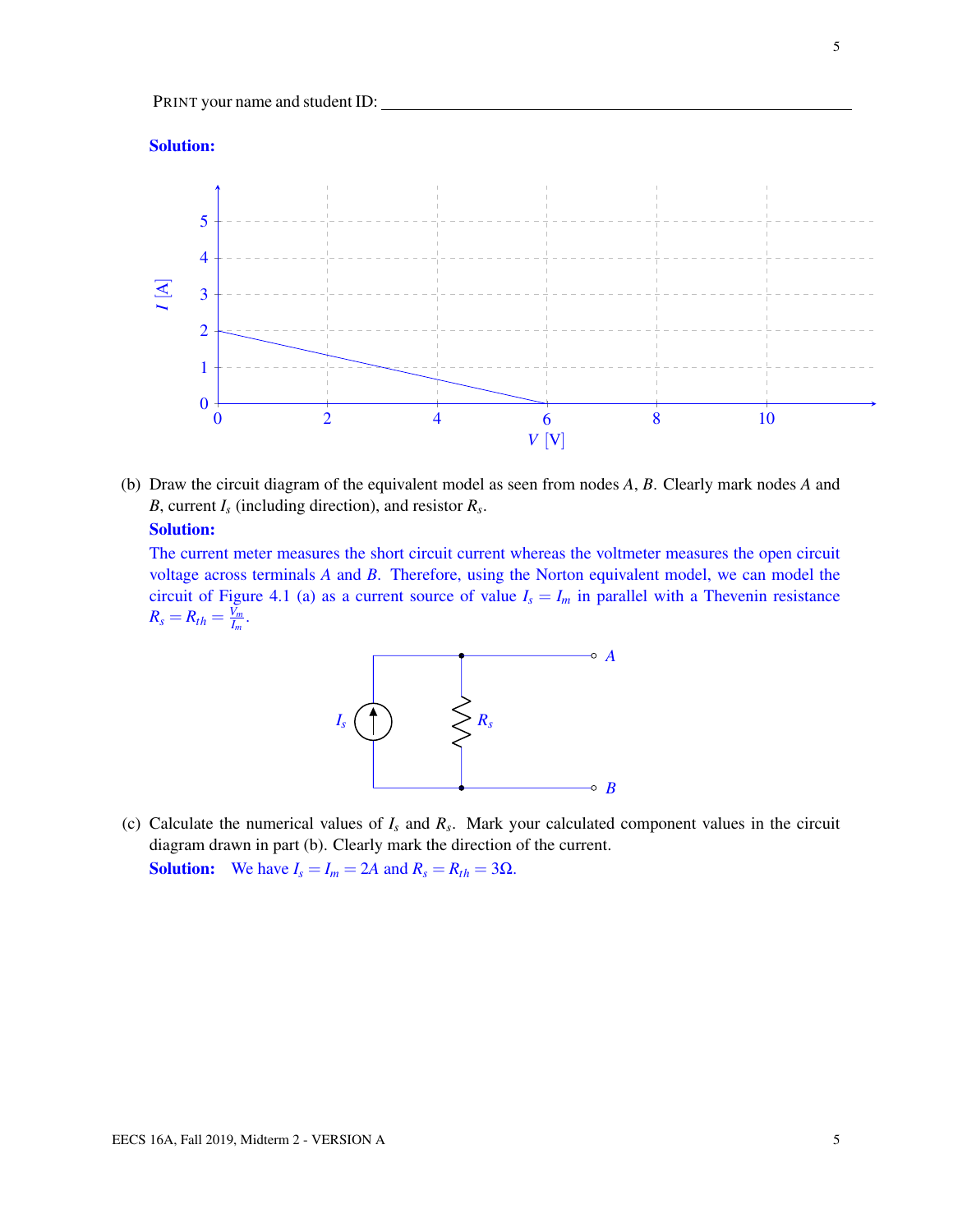#### 5. Next-Phone (15 points)

You have been hired by "Next-Phone", a promising startup that has developed a 3D printer to produce individually customized smartphones.

Only one problem remains: designing accurate position sensing for the printhead. "No problem," you tell your new boss, "I'll take care of that!"

Figure 5.1 shows your design. The printhead is supported by two rollers that move the head in the *x* direction. Each roller runs on two conductive tracks with resistivities  $\rho_1$  and  $\rho_2$ , respectively, length *L*, and crosssectional area *A*. The rollers are made of metal electrically connecting the strips. The printhead is an insulator (i.e. nonconductive material) so it can be modeled as an open-circuit. Roller 1 and Roller 2 are disconnected by the non-conductive Print Head. You connect two voltage sources of voltage *V<sup>s</sup>* as shown in Figure 5.1. You then measure voltage  $V_{AB} = V_A - V_B$  to sense position *x*.



Figure 5.1: 3D printhead position sensor (top and side views)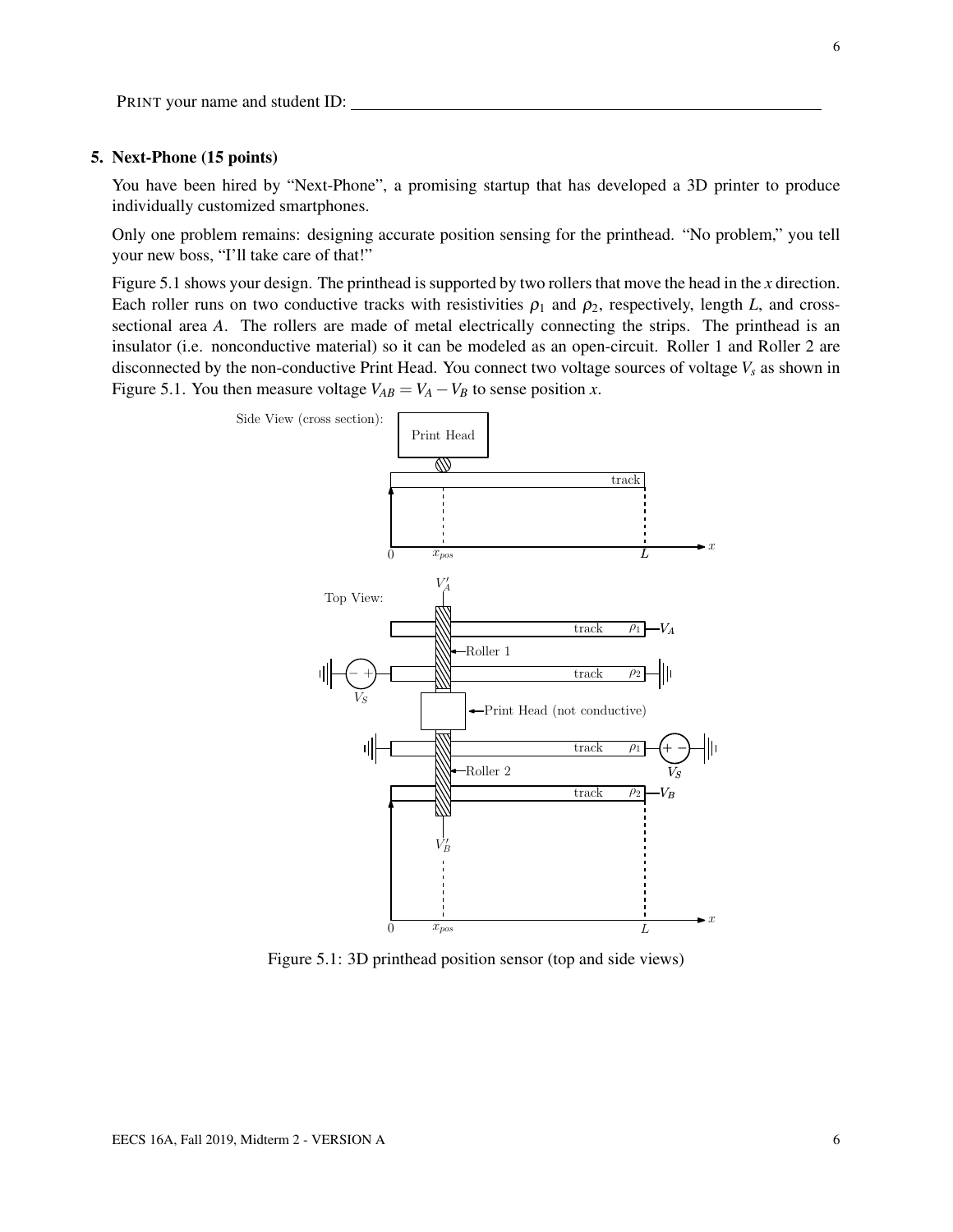(a) Draw an equivalent circuit diagram of Figure 5.1 consisting of sources, resistors, etc.

**Solution:** To draw the equivalent circuit diagram, we need to realize that the print head is essentially an open, and that the tracks can be modeled as resistors. So, the equivalent model is:



- (b) Derive algebraic expressions for  $V_{AA'} = V_A V_{A'}$  and  $V_{BB'} = V_B V_{B'}$  as a function of  $x_{pos}$ . Solution: Since the resistors connecting nodes *A* and *A'* are essentially open we will have that  $V_{AA'} = 0$ . The same holds for nodes *A* and *A*<sup> $\prime$ </sup>, so  $V_{BB'} = 0$ .
- (c) Find the value of voltage  $V_{AB}(x_{pos}) = V_A V_B$  for  $V_s = 10V$ ,  $\rho_1 = 1 \Omega m$ ,  $\rho_2 = 2 \Omega m$ ,  $L = 200$ mm,  $A = 1 \text{cm}^2$ , and  $x_{pos} = 50 \text{mm}$ . Solution: Neglecting the open resistors in our model we only have two voltage dividers, so voltages *VA*, *V<sup>B</sup>* are:

$$
V_A = \frac{L - x}{L} V_S
$$

$$
V_B = \frac{x}{L} V_S
$$

$$
\Rightarrow V_A - V_B = \frac{L - 2x}{L} V_S
$$

Where we have used the fact that the resistivity and area parameters drop out from the divider equations. Substituting into the derived equation we get that:

$$
V_A - V_B = \frac{200 \text{mm} - 100 \text{mm}}{200 \text{mm}} 10 \text{V} = 5 \text{V}
$$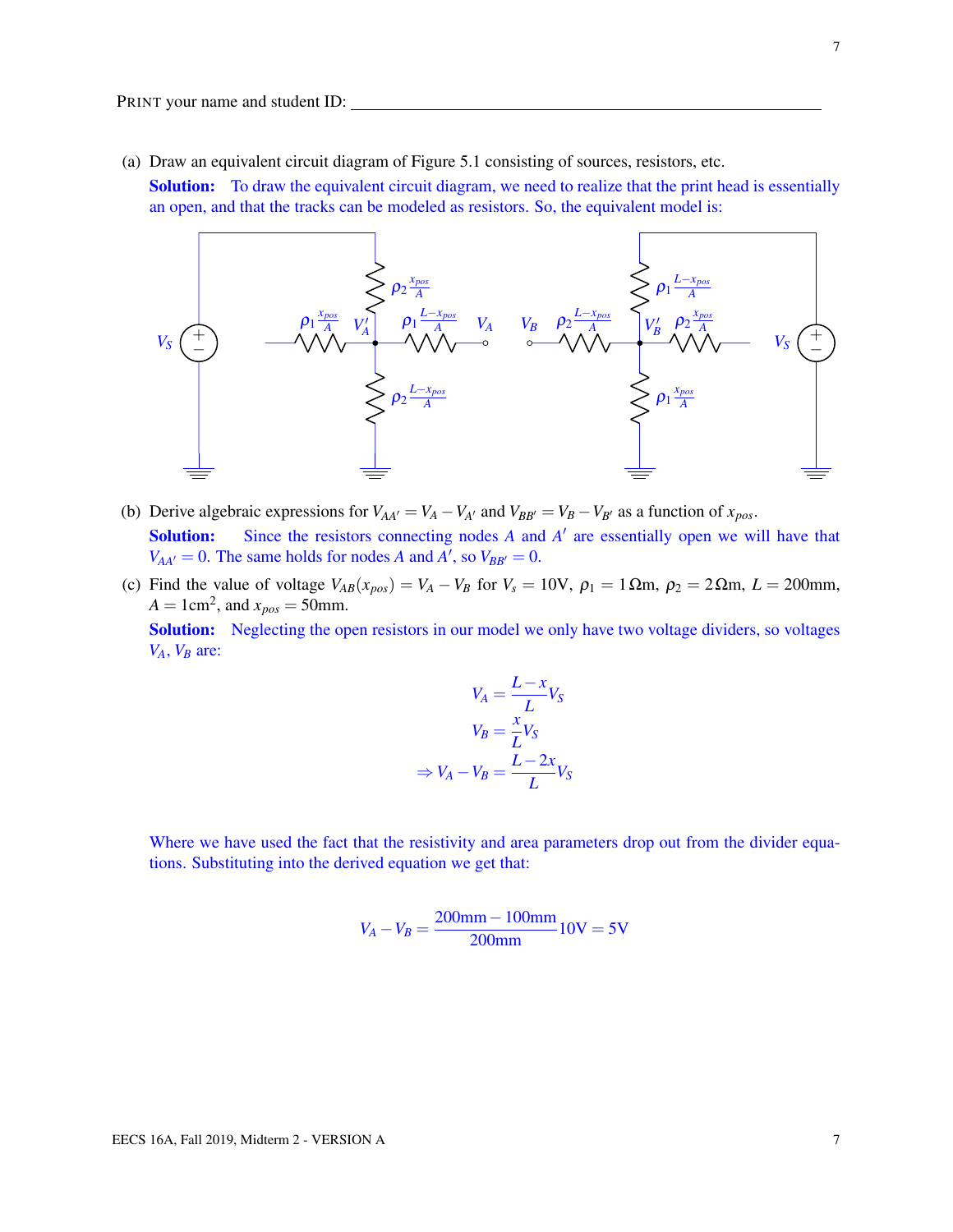#### 6. Current Sensor (19 points)



Figure 6.1: First version of the current sensor circuit

(a) You've built a light sensor that outputs a current *Isense* that is proportional to light intensity. Now you need a circuit that measures this current. Figure 6.1 shows the design of the first version of the current sensor circuit. At time  $t = 0$  capacitor  $C_1$  is discharged and a timer (stop watch) is started. When voltage  $V_1$  reaches  $V_{ref}$  the comparator "trips" and stops the timer at  $T_1$ . The output of the comparator is +1V if  $V_1 > V_{ref}$ , and 0V otherwise.

In the grids below, plot  $V_1$  and  $V_0$  as a function of time *t*, from  $t = 0$  to  $t = 2T_1$ .

Use  $I_{sense} = 0.2$ A,  $C_1 = 1$ F, and  $V_{ref} = 0.2$ V.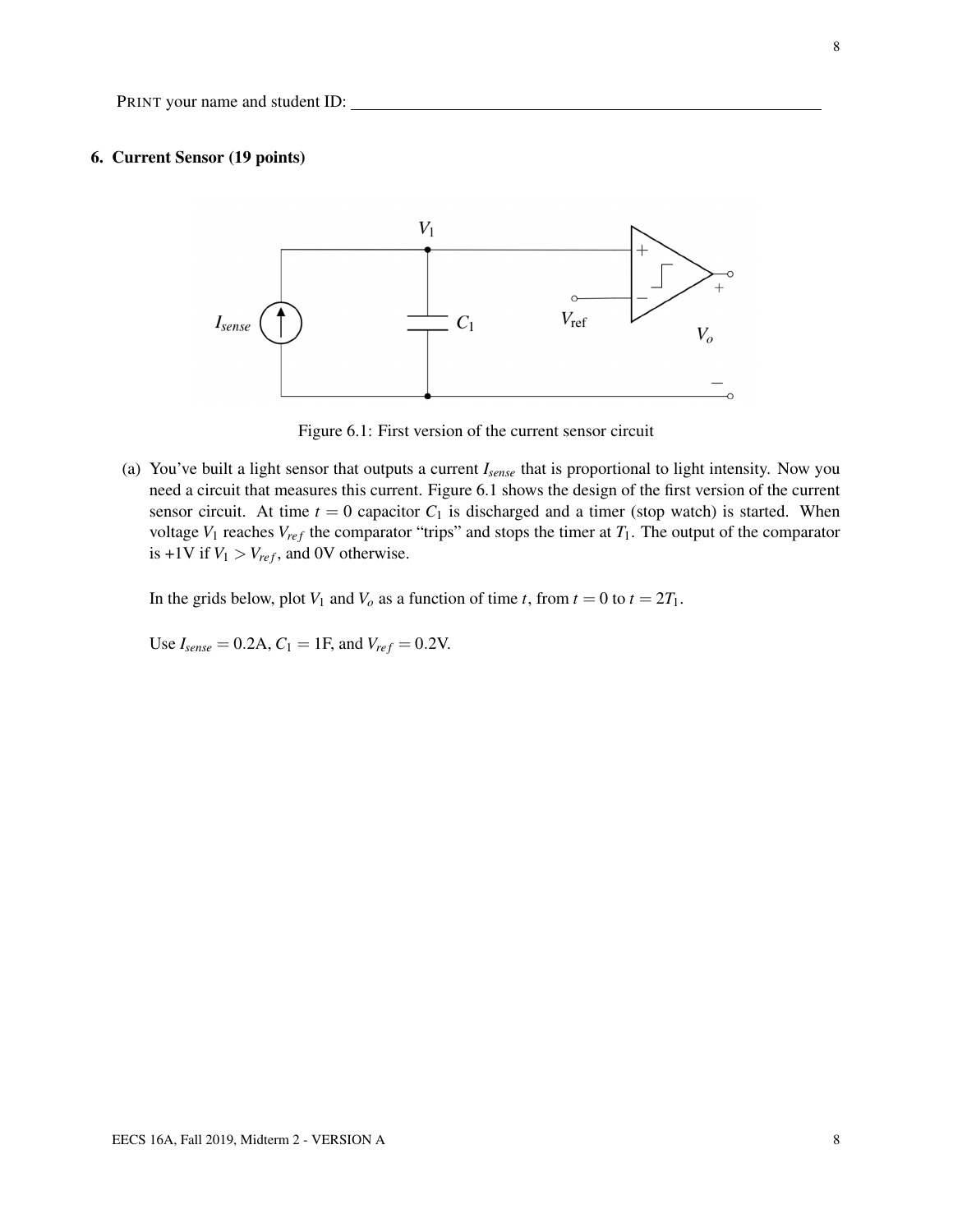

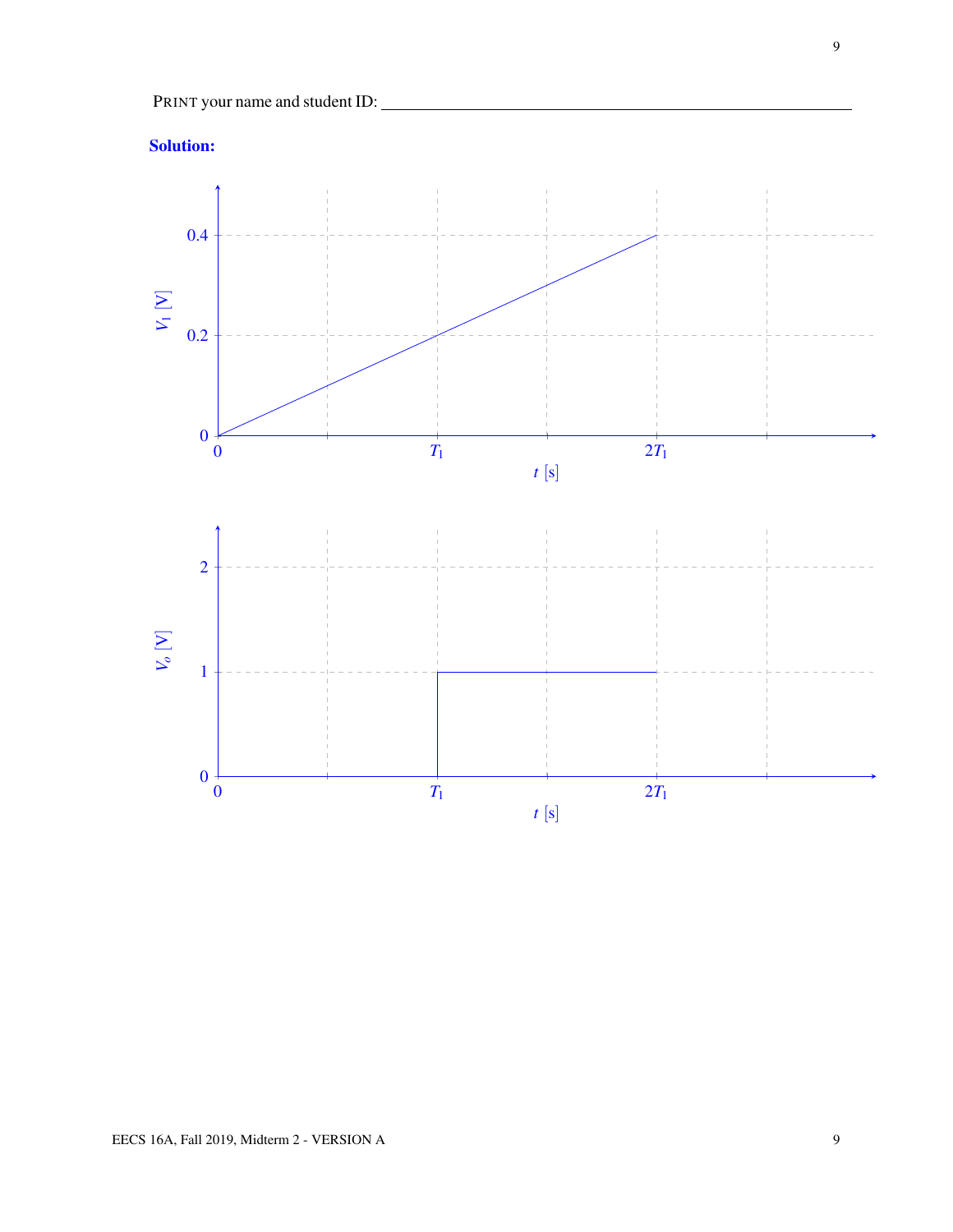(b) Derive an expression for the time  $T_1$  measured by the timer as a function of  $I_{\text{sense}}$ ,  $C_1$ , and  $V_{\text{ref}}$ . Then, calculate its numerical value using the same component values as given in part (a).

#### Solution:

Current  $I_s$  flows through  $C_1$ .  $V_1(0) = 0$  because capacitor  $C_1$  is initially uncharged.

$$
I_{sense} = C_1 \frac{dV_1(t)}{dt}
$$

$$
V_1(t) = \int \frac{I_{sense}}{C_1} dt = \frac{I_{sense}t}{C_1} + V_1(0) = \frac{I_{sense}t}{C_1}
$$

Time  $T_1$  is the time needed for  $V_1$  to become equal to  $V_{ref}$  and the comparator to flip. Therefore,

$$
T_1 = \frac{C_1 V_{ref}}{I_{sense}}
$$

Plugging in numbers, we get:

$$
T_1 = \frac{1F0.2V}{0.2A} = 1s
$$

(c) Figure 6.2 shows an improved current sensor that does not depend on the value of capacitor *C*1.



Figure 6.2: Improved Current Sensor

Capacitor  $C_1$  is discharged at time  $t = 0$  and switch  $S_1$  is connected to  $I_{ref}$ . When  $V_1$  reaches  $V_{ref}$  at time  $T_1$ , switch  $S_1$  is disconnected from  $I_{ref}$  and connected to  $I_{sense}$  instead.  $T_2$  is defined as the time from connecting  $S_1$  to  $I_{sense}$  to the moment  $V_1$  reaches 0V.

Plot  $V_1$  versus time from  $t = 0$  to  $t = T_1 + T_2$ .

Use  $I_{sense} = 0.2$ A,  $C_1 = 1$ F,  $V_{ref} = 0.2V$  and  $I_{ref} = 0.1$ A.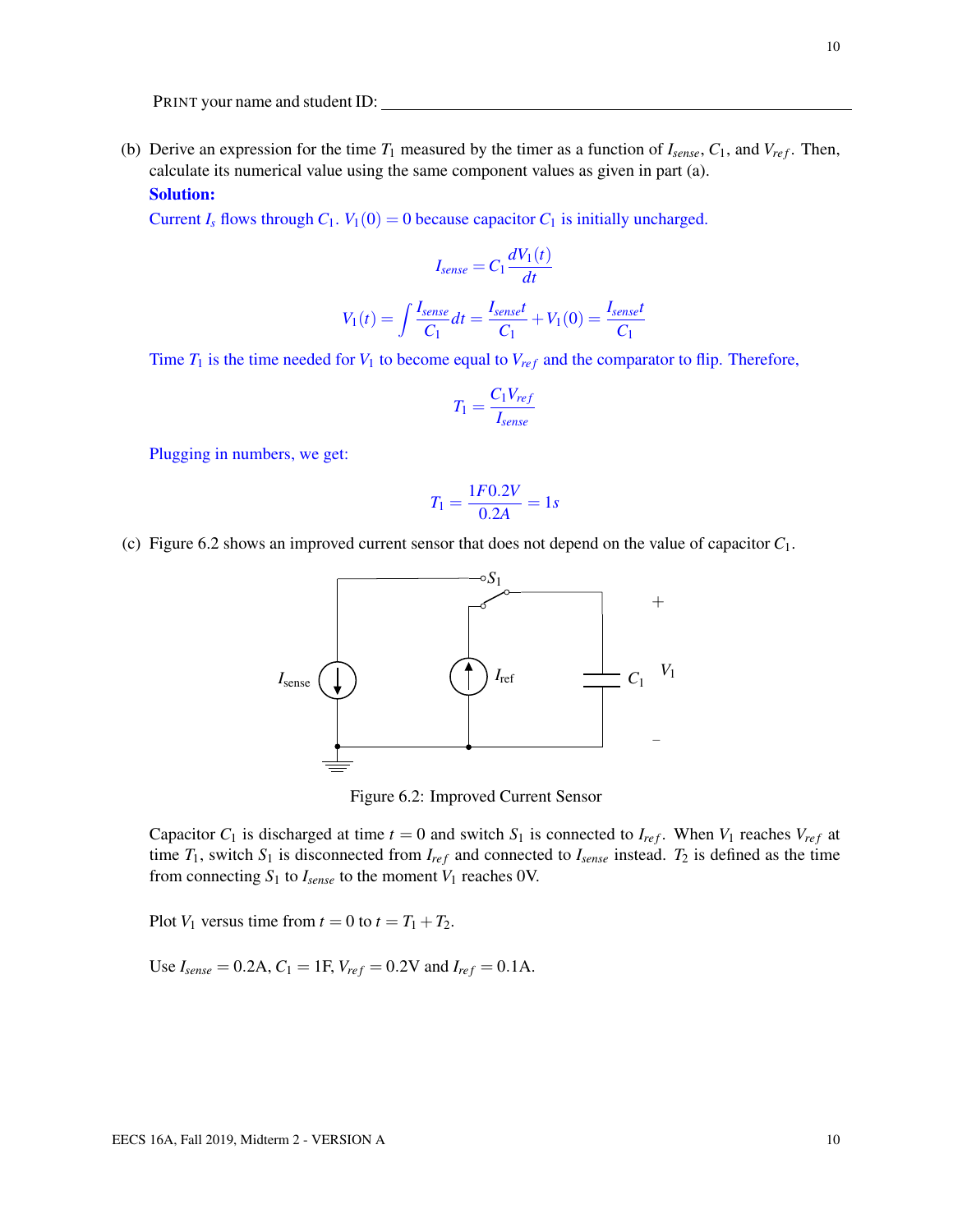



(d) Derive an expression for the ratio  $\frac{T_1}{T_2}$  (the times calculated in part (c)) as a function of  $I_{sense}$ ,  $I_{ref}$ ,  $C_1$ , and *V<sub>ref</sub>*. Then, calculate its numerical value using the same component values as given in part (c). Solution:

Initially, capacitance  $C_1$  is charged through the integration of  $I_{ref}$ .  $T_1$  is the time needed in order to  $V_1$ to become equal to  $V_{ref}$ . Therefore,

$$
T_1 = \frac{C_1 V_{ref}}{I_{ref}}
$$

 $T_2$  is the time needed for  $V_1$  to get fully discharged or in other words, to go from  $V_{ref}$  to 0. Therefore,

$$
T_2 = \frac{C_1 V_{ref}}{I_{sense}}
$$

The ratio  $\frac{T_1}{T_2}$  is found to be:

$$
\frac{T_1}{T_2} = \frac{I_{sense}}{I_{ref}}
$$

Plugging in numbers, we get:

$$
\frac{T_1}{T_2} = 2
$$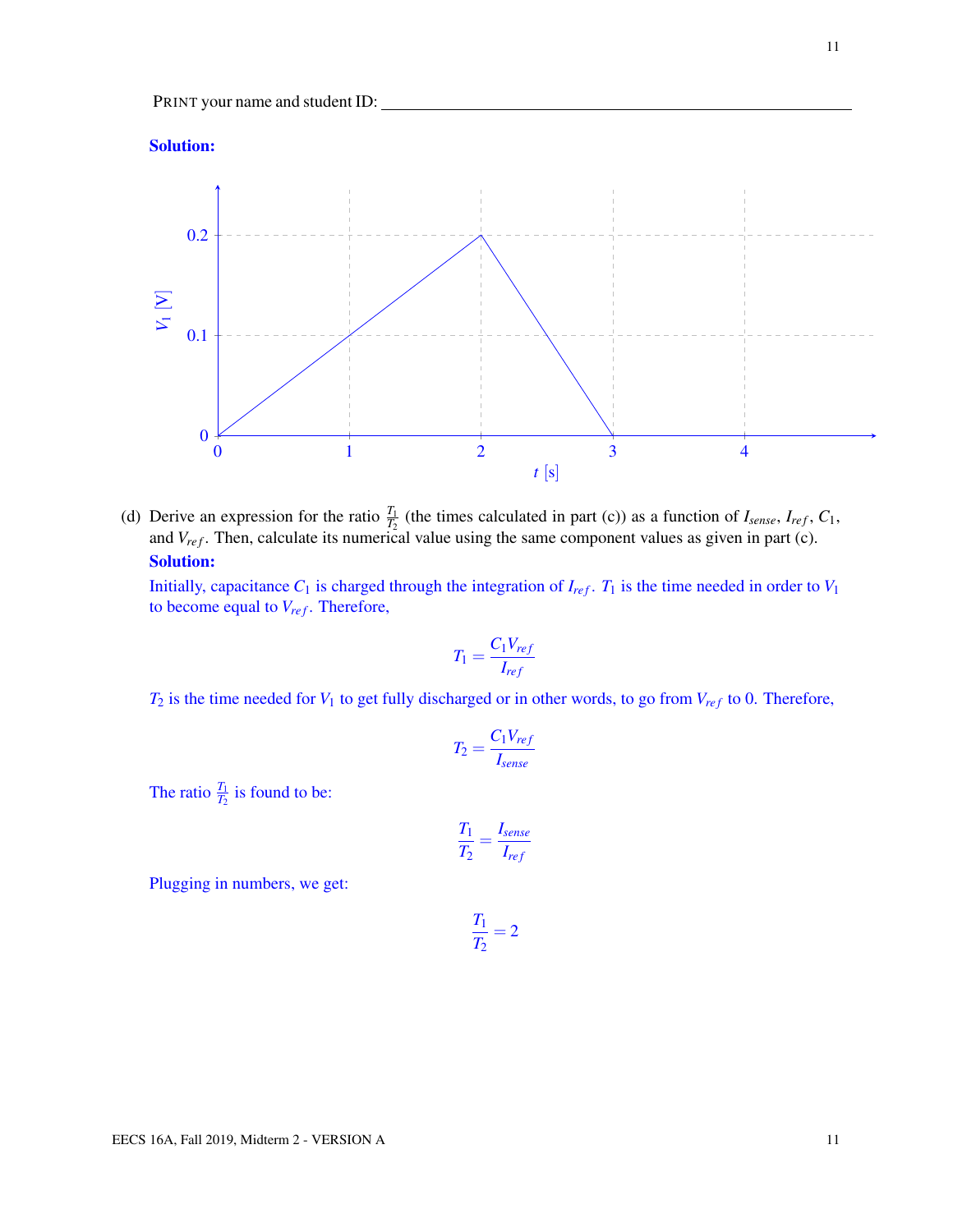#### 7. Capacitor Powered Quadcopter (15 points)

You've made a fun little quadcopter that juggles 10 colorful balls - all while flying in circles above the heads of its stunned audience that cannot get enough of the spectacle.

Unfortunately it takes quite a bit of time to recharge the battery after each demonstration. To shorten the time you decide to replace the battery with a capacitor *C<sup>s</sup>* which can be charged virtually instantaneously.

The drone consumes a constant current  $I_d = 0.5$ A. The nominal supply voltage of the drone is  $V_{nom} = 5$ V, but it works with voltages as low as  $V_{min} = 4V$  (i.e. when the capacitor voltage drops below 4V the drone crashes). *Vnom* is the initial voltage across the capacitor *C<sup>s</sup>* .

(a) Plot the voltage across the capacitor  $V_{C_s}$  as a function of time from 0 to 10 minutes in the graph space provided to you below. Use  $C_s = 600$ F.

#### Solution:

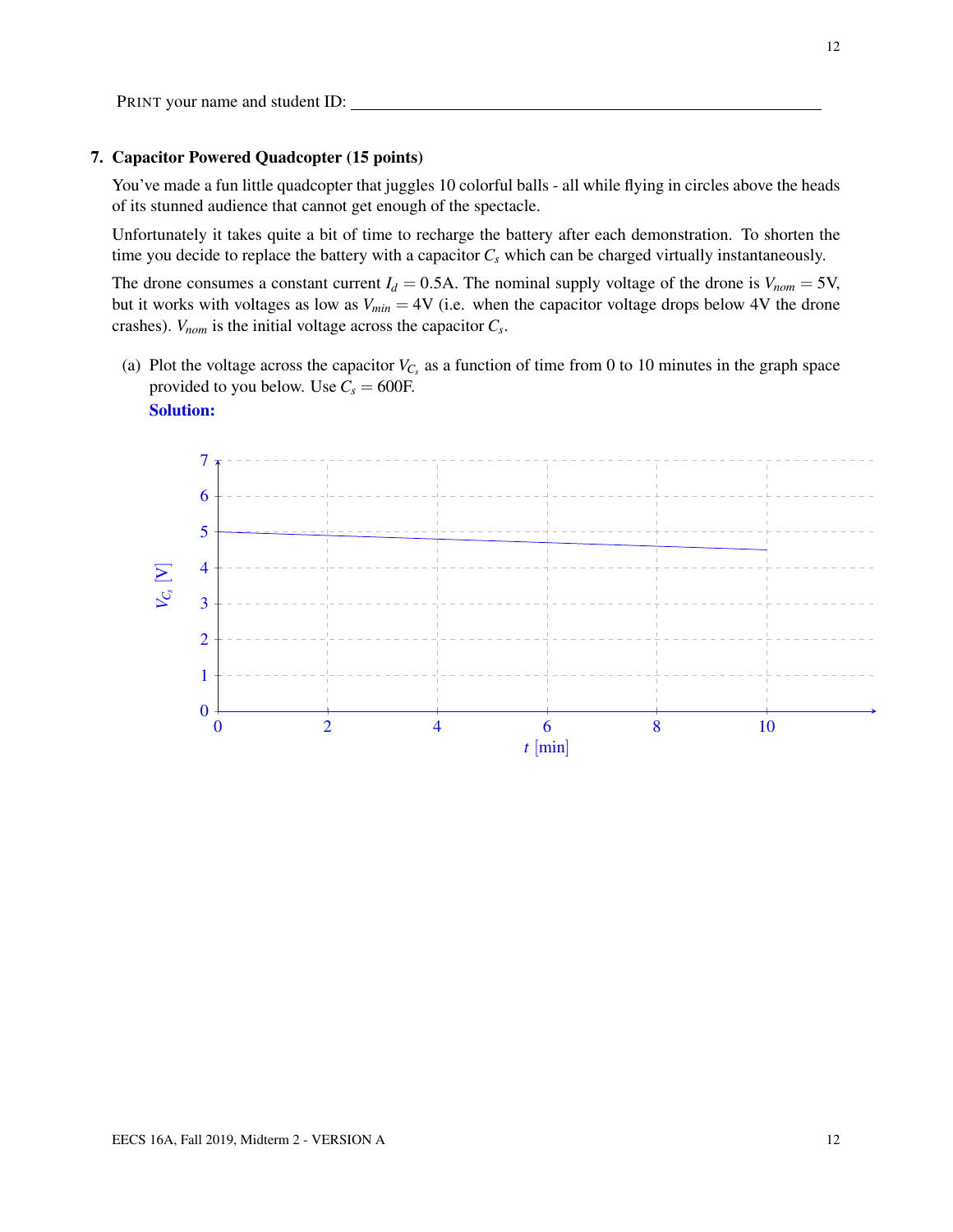(b) Calculate the minimum value of the capacitor  $C_s$  required to support 10 minutes of flying time. **Solution:** Since the drone consumes a constant current  $I_d$ , our capacitor - drone system can be modeled as:



Hence, the capacitor will be discharged as follows:

$$
I_d = C_s \frac{dV}{dt} = C_s \frac{\Delta V}{\Delta t}
$$

$$
\Delta t = C_s \frac{\Delta V}{I_d} = C_s \frac{V_{nom} - V_{min}}{I_d}
$$

Since we want to support a minimum of 10 minute flight we need to have:

$$
\Delta t \ge 10 \text{min}
$$

$$
C_s \frac{V_{nom} - V_{min}}{I_d} \ge 10 \text{min}
$$

$$
C_s \ge 10 \cdot 60 \cdot \frac{I_d}{V_{nom} - V_{min}} = 300 \text{F}
$$

(c) Regardless of your answer in (b), assume  $C_s = 5F$ . Calculate the ratio of the energy  $E_2$  remaining in the capacitor at the end of the flight divided by the energy  $E_1$  initially stored in the capacitor  $C_s$  when it is fully charged.

**Solution:** The **ratio** of the energy  $E_2$  remaining in the capacitor at the end of the flight divided by the energy  $E_1$  initially stored in the capacitor  $C_s$  when it is fully charged does not depend on the actual value of the capacitor but only on the initial and final voltage since it is:

$$
\frac{E_2}{E_1} = \frac{\frac{1}{2}C_sV_{min}^2}{\frac{1}{2}C_sV_{nom}^2}
$$

$$
\frac{E_2}{E_1} = \frac{V_{min}^2}{V_{nom}^2} = \frac{16}{25} = 0.64
$$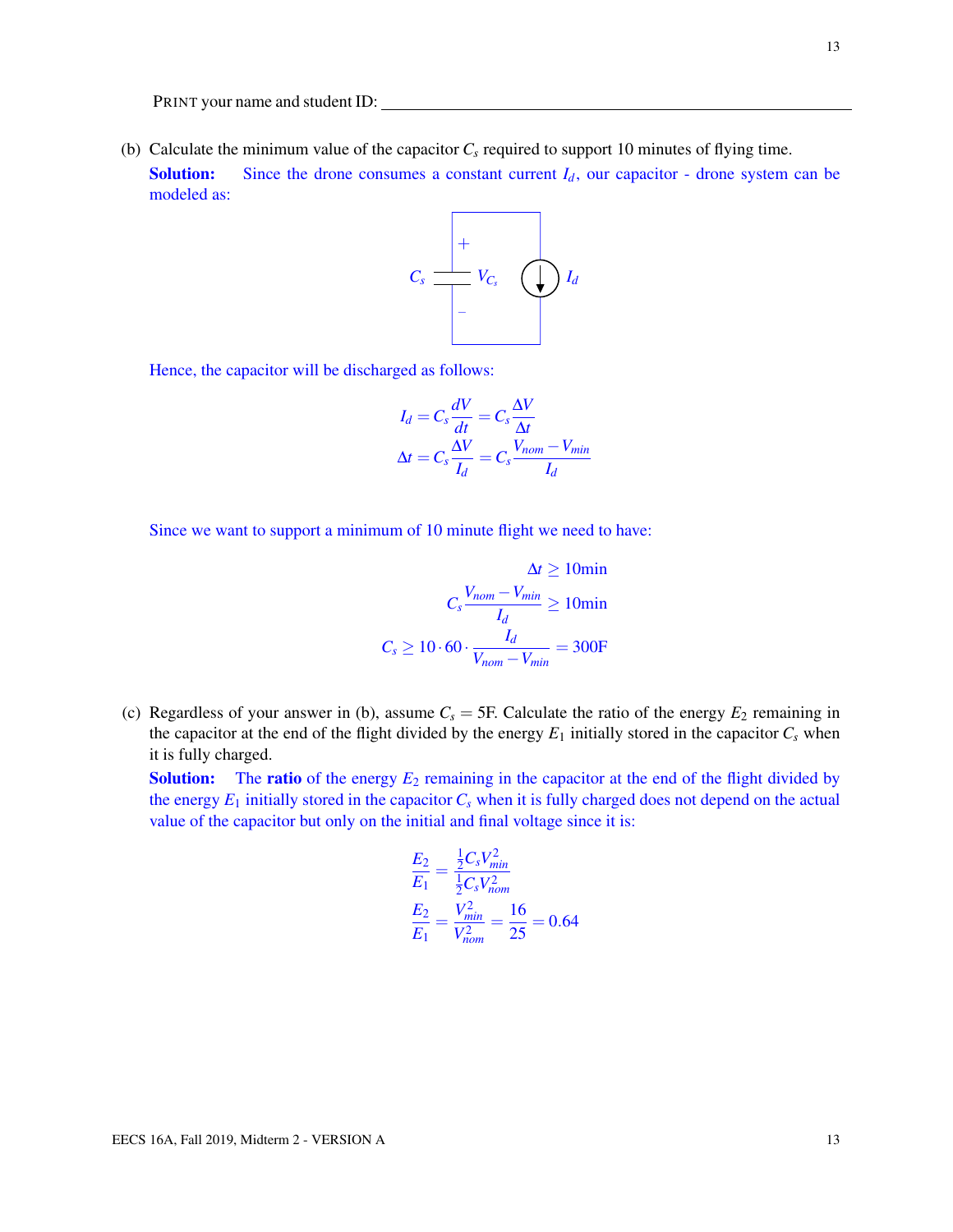#### 8. Fun with charge sharing (19 points)

(a) In Figure 8.1, capacitors  $C_1$  and  $C_2$  are charged to  $V_1$  and  $V_2$  and switch  $S_1$  is open for time  $t < 0$ . At time  $t = 0$ , switch  $S_1$  is closed. Calculate  $V_1$  at time  $t > 0$ .



Figure 8.1: Capacitor Charge Sharing

Use the following values:  $C_1 = 1F$ ,  $C_2 = 4F$ ,  $V_1 = 6V$ ,  $V_2 = 1V$ .

#### Solution:

Let us define the initial charge on  $C_1$  as  $Q_{1i}$  and the initial charge on  $C_2$  as  $Q_{2i}$ . We know that  $Q_{1i} =$  $C_1V_{1i}$  and  $Q_{2i} = C_2V_{2i}$ , where  $V_{1i}$  and  $V_{2i}$  are the initial voltages across  $C_1$  and  $C_2$ , respectively. (i.e. before switch  $S_1$  is closed). We know from conservation of charge that  $Q_{1i} + Q_{2i} = Q_{1f} + Q_{2f}$ , where  $Q_{1f}$  and  $Q_{2f}$  are the final charge on  $C_1$  and  $C_2$ . (i.e. after switch  $S_1$  is closed). We can write this as:

 $(1)$   $C_1V_{1i} + C_2V_{2i} = Q_{1f} + Q_{2f}.$ 

Additionally, we know that once switch  $S_1$  is closed, the voltage across  $C_1$  and  $C_2$  must be the same, because they are now in parallel with each other. Specifically,  $V_{1f} = V_{2f}$  where  $V_{1f}$  and  $V_{2f}$  are the final voltages across  $C_1$  and  $C_2$ , respectively. (i.e. after switch  $S_1$  is closed). Therefore,

 $C_1V_{1i} + C_2V_{2i} = (C_1 + C_2)V_1f$ At time  $t > 0$ ,  $V_{1f} = V_1 = \frac{C_1 V_{1i} + C_2 V_{2i}}{C_1 + C_2}$  $C_1 + C_2$ Plugging in numbers, we get:  $V_{1f} = V_1 = 2V$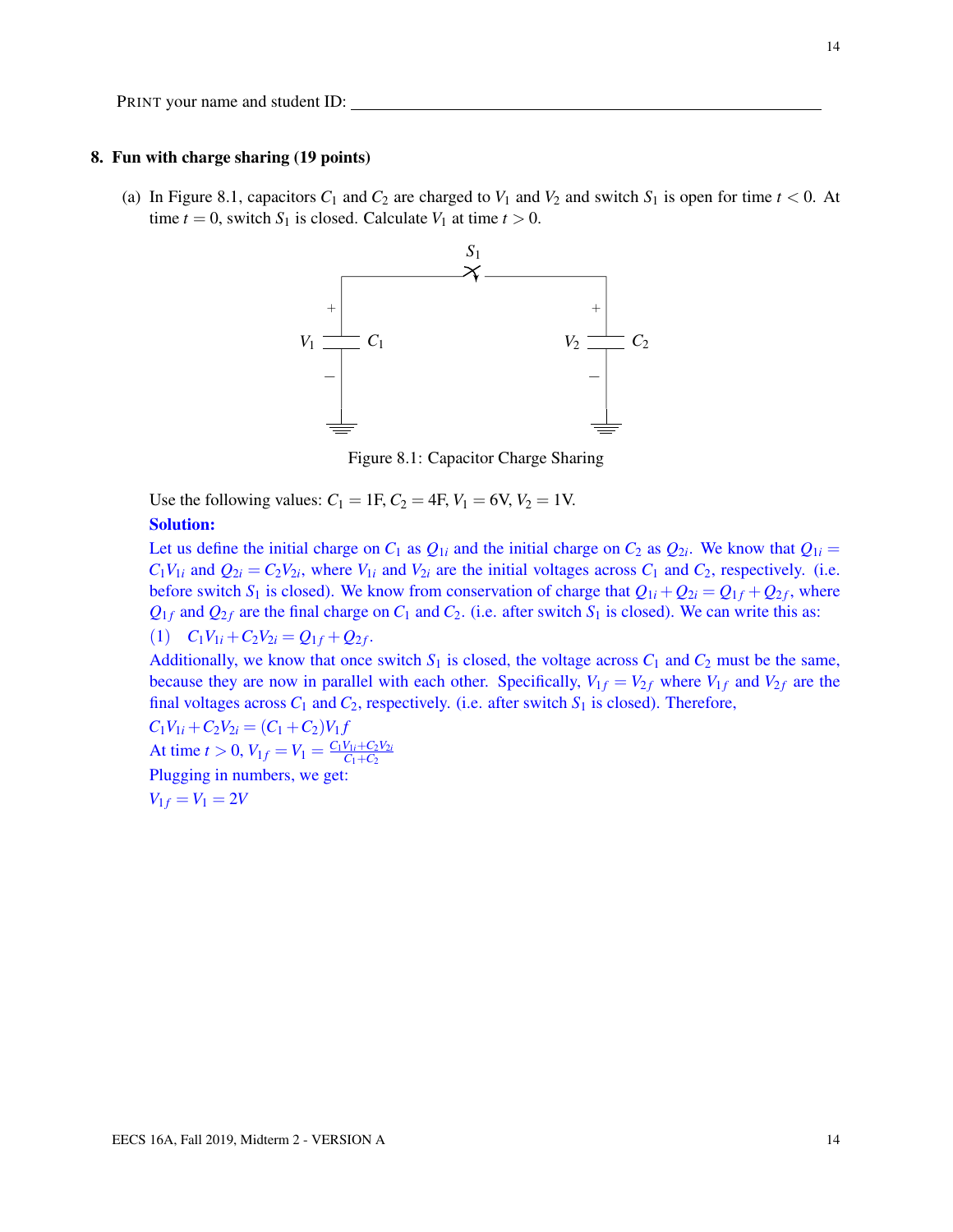(b) The circuit shown in Figure 8.2 operates in two phases. During phase 1, switches labeled  $S_1$  are closed and switches  $S_2$  are open. During phase 2, switches  $S_1$  are open and switches  $S_2$  are closed, as illustrated in the timing diagram shown in Figure 8.3.



Figure 8.2: Capacitor Charge Sharing



Figure 8.3: Timing diagram for switches